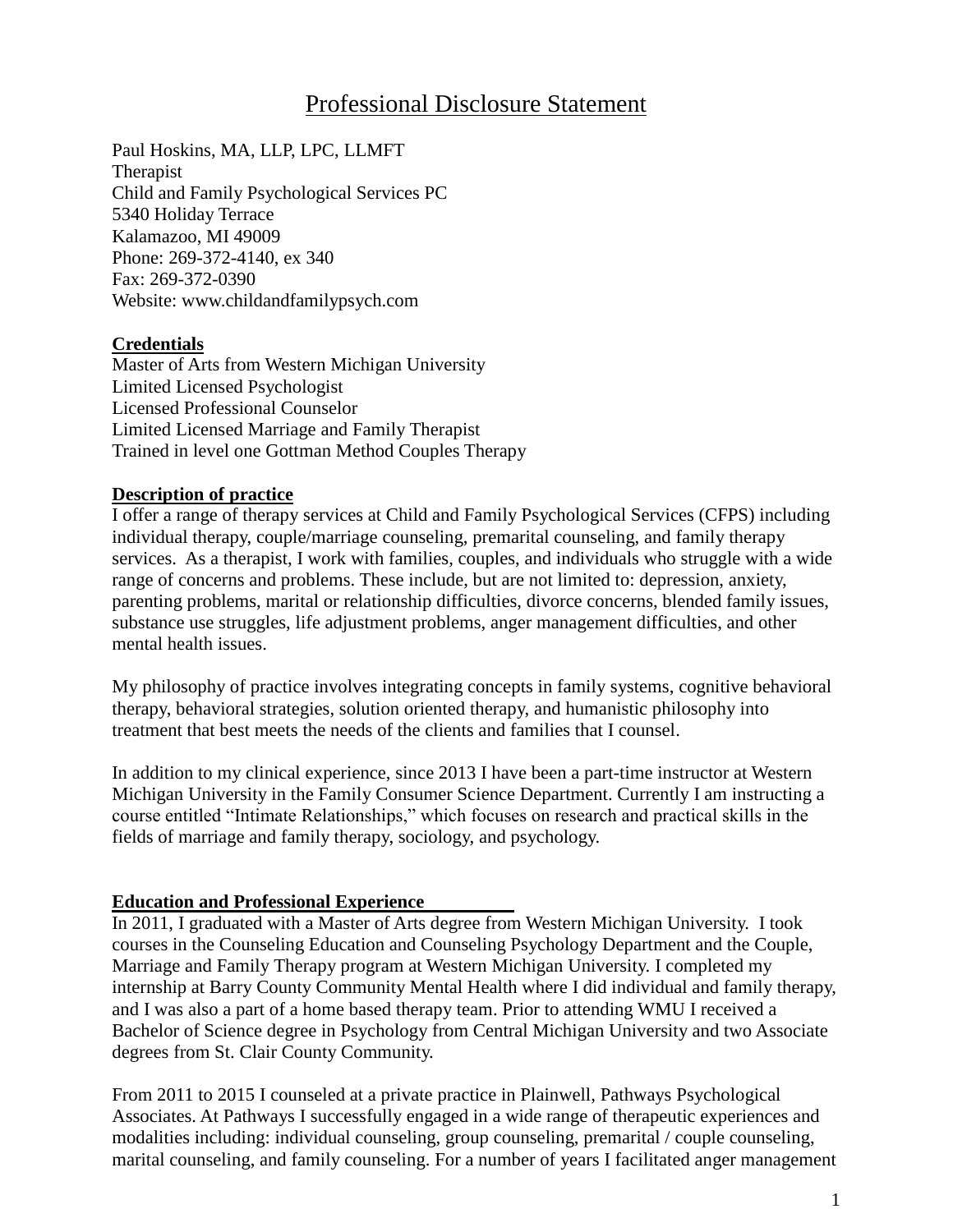and substance abuse groups. I have had success working with dating couples as well as married couples. I have had a good deal of successful experience working with children and adolescents, typically in the context of family counseling. I have successfully facilitated treatment for children, adolescents and adults with all of the following concerns: depression, anxiety, stress management, anger management, bipolar disorder, attention deficit hyperactivity disorder (ADD/ADHD), oppositional defiant disorder (ODD), substance dependence and abuse, marital problems, parent-child relationship problems, blended family concerns, suicidal and/ or homicidal thoughts, physical and sexual abuse, and post-traumatic stress disorder (PTSD). From 2012-2015 I was contracted as a part-time counselor at a trade school in Plainwell, Michigan Career and Technical Institute (MCTI). At MCTI, I counseled students who had a wide range of disabilities.

From 2008-2009, I worked at an adult crisis facility in Kalamazoo, Michigan called Howard Crisis, which was part of Hope Network. There, I worked with individuals who were suicidal and/or Severely Mentally Ill. I also volunteered from 2008-2009 at Gryphon Place in Kalamazoo, Michigan, where I answered phones and spoke with people who were in crisis, suicidal, or needed a referral to fulfill a basic need.

## **Therapy Fee**

Therapy fee is based on services provided and clients' insurance coverage. Co-pays may vary based on coverage. For individuals without insurance coverage, I offer what is called a sliding fee scale. This means that the amount that a client is expected to pay for therapy services will be dependent upon their income. Individual session can range from approximately \$65.00-\$200.00, depending on the client's financial situation. If someone is unable to pay for counseling services CFPS also offers therapy with interns that is free or low cost.

There will be a \$65.00 cancellation fee if the appointment is cancelled or rescheduled less than 24 hours before the scheduled appointment time.

We make every reasonable effort to avoid taking anyone with high unpaid balances to collections, such as agreeing to set up an affordable payment plan and sending out multiple statements, but if someone has a substantial balance and does not make efforts to make payments or is not compliant with an established payment plan, then we do reserve the right to send people to collections.

#### **Confidentiality**

I am obligated by law to keep what is said to me in therapy under the strictest confidence. However, there may be times in which the law requires me to provide limited information to third parties. These exceptions include: 1) If I have strong reason to suspect child abuse or neglect, or elder abuse or neglect; 2) If there is strong evidence that you are a danger to yourself or to others; 3) If I am subpoenaed and or mandated by law to disclose records or to testify in court. Please note that these exceptions are rare but it is still important to understand some of the legal limits of confidentiality in therapy.

I also may discuss cases while consulting with colleagues about clients. This is done to enhance the quality of the services that I offer as a therapist. As a Masters level therapist, I am required to seek supervision with a fully licensed psychologist. The fully licensed psychologist supervising me is Robert Sheppard, Ph.D. who is the supervising psychologist at CFPS. Nancy Curtis LPC, LMFT, CAAC of Pine Rest supervises me for my limited license in marriage and family therapy. Both types of supervisions are with a group of other therapists who also have to abide by the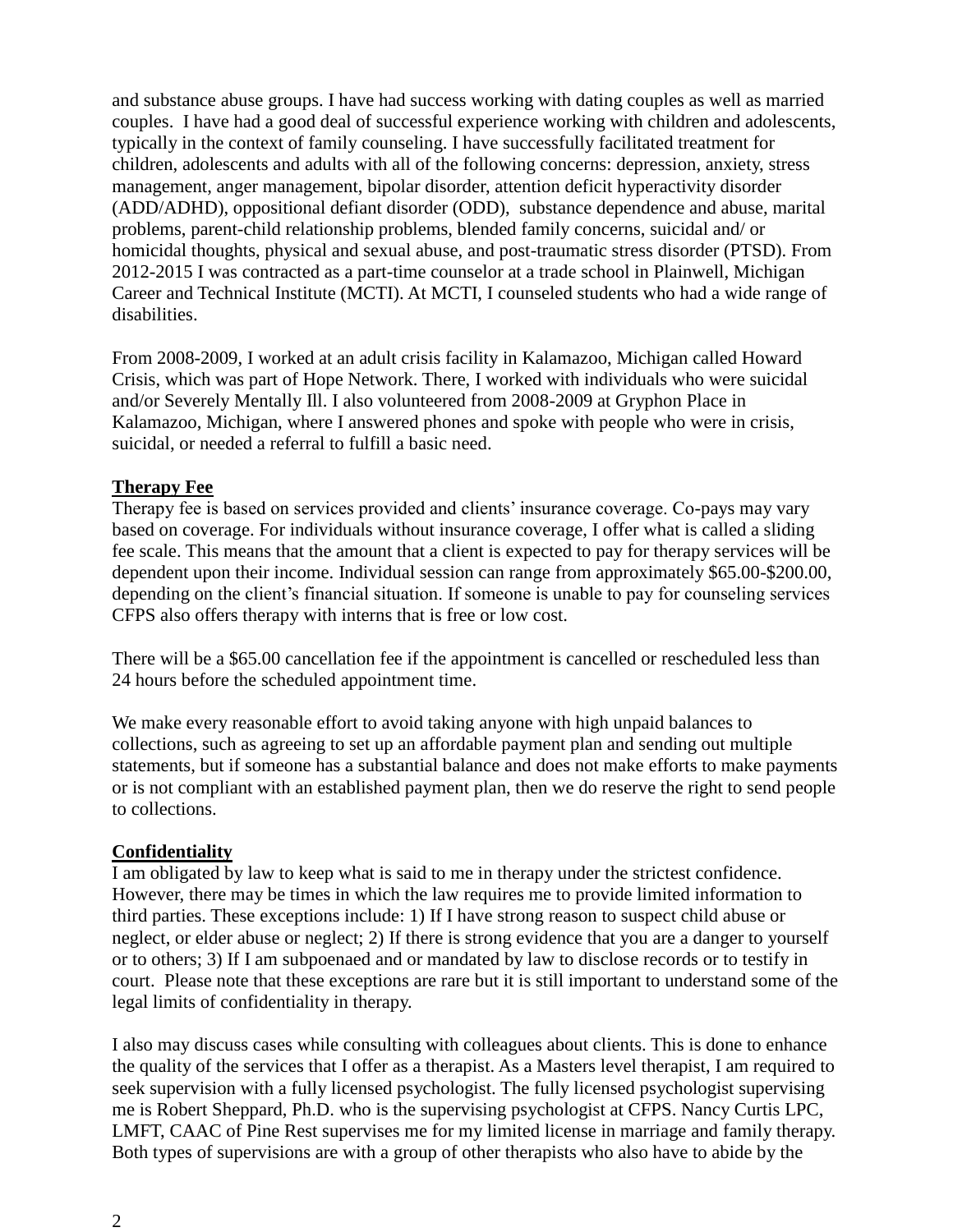laws of confidentiality for mental health providers. I find that the group supervision format is very helpful in that I am able to listen to feedback from multiple experienced therapists and thereby enhance therapeutic effectiveness.

Other than the above mentioned exceptions, I cannot divulge identifying information about our counseling sessions without your permission. If you would like to provide permission for me to release information to a third party, you may do this with a release of information form which will be provided for you upon intake and upon request.

In order to further protect client confidentiality, if I see a client outside of our office, I legally cannot initiate contact with that person. A client can initiate contact with me if they choose, but I cannot initiate any conversation or even recognize that I know him / her. This law is in place to protect client confidentiality and to avoid awkward moments outside of the counseling session. Clients may not want other people to know that they are in therapy. This law helps clients avoid others from asking questions about the identity of the therapist and how they know this person.

## **Issues Working with Families**

Sometimes maintaining confidentiality among family members, especially couples, can be challenging. I make an effort not to take sides while working with families; therefore, I try to avoid colluding with family members by keeping secrets between them. If a client is seeing me in the context of family therapy, please understand that I will respect this client's privacy. However, if a client needs to speak with me on an individual basis, I will share what is told to me in private with other family members if it is therapeutically relevant, provided a release is signed. Again, I do this to avoid taking sides and perpetuating family secrets that, in the long run, are generally devastating to family togetherness.

Affairs can be devastating to a marriage. For some marriages, it is the lying and the deceitfulness often associated with affairs that create more damage to the marriage than the physical acts of the affair. For this reason, if I am told by one member of a couple, in private, that he or she is having an affair, I will encourage that person to end the affair and disclose the affair with his or her partner. If, within four couple sessions after the affair is disclosed to me, both the affair is not terminated and the client who has had the affair has not disclosed the affair to his or her partner, then I will be forced to terminate couple/marriage therapy. I will respect the confidentiality of the person who had the affair and not disclose it, but I will terminate therapy for a very general reason and refer the couple elsewhere. This is not done out of judgment to the person who has had the affair, but as a marriage/couple therapist my primary concern is with the relationship. As mentioned earlier, not openly disclosing an affair and / or not ending an affair is often detrimental to the relationship.

This same procedure will be used for members of couples who share very serious secrets with me in private such as, but not limited to: Sexually Transmitted Diseases, undisclosed credit card or gambling debts, secret internet pornography addictions. These rules are subject to change if the laws change. As a marriage and family therapist I do not keep secrets as this is often detrimental to the marriage and to the family.

Respecting the privacy of children and teenagers while working with parents can also be a challenge. Outside of special and rare circumstances, I typically don't see a child under 10 without at least one parent or guardian present. I encourage all children and teenagers to be seen together as a family, as it is my belief and experience that this is the most helpful way for many teenagers to deal with family and relationship concerns. If a minor discloses information to me in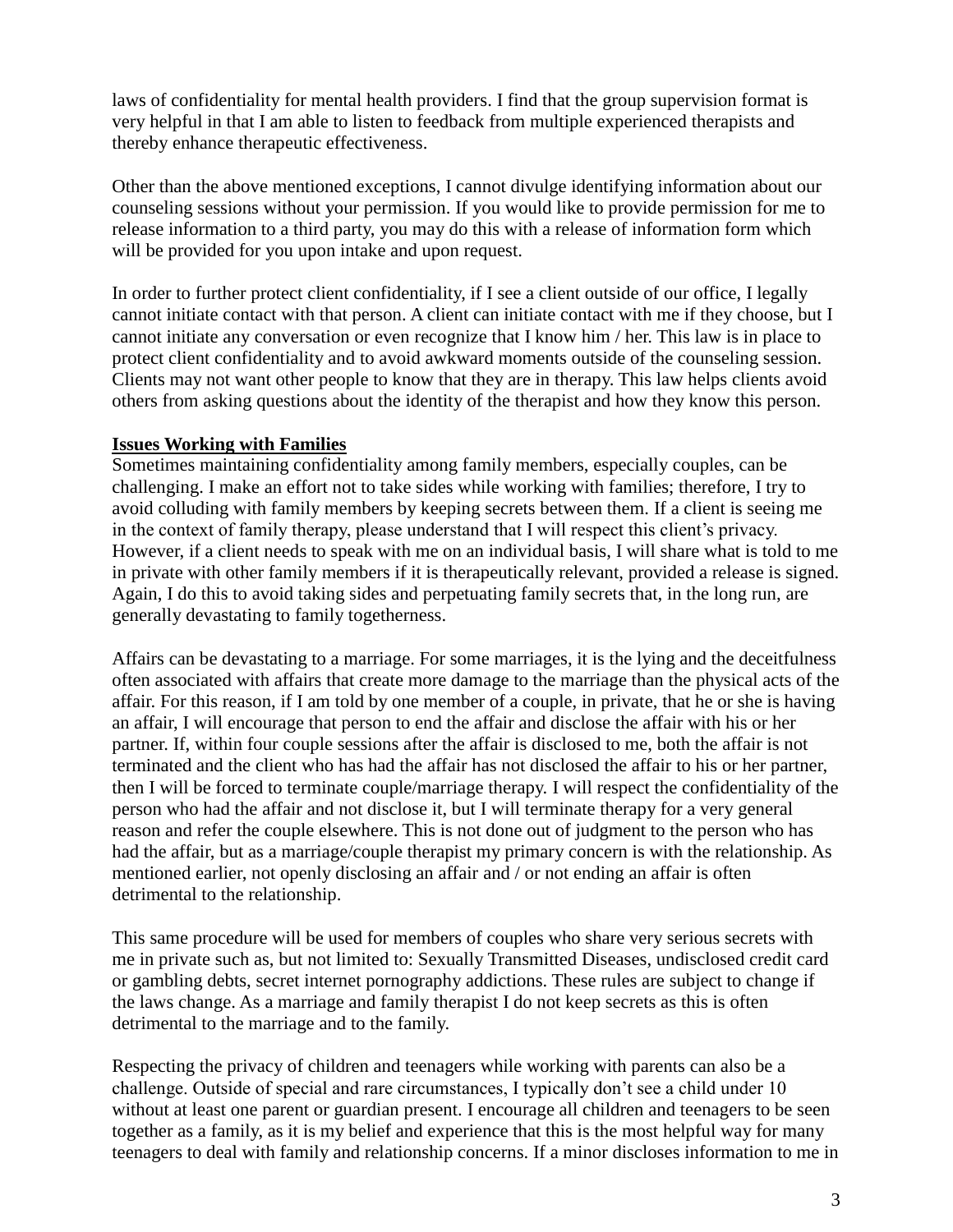private that provides evidence that the minor is engaging in risky or dangerous behaviors such as sexual activity under the age of 16, unprotected sex, risky sexual behaviors, drug use, or criminal activity then in most situations I am obligated to share this information with the minor's parents and, depending on the situation, Child Protective Services may need to be notified. Parents also have a legal right to access their minor child's records.

# **Gottman Method Couple Therapy**

The Gottman Method of Couple Therapy is based on Dr. John Gottman's research that began the 1970s and continues to this day. The research has focused on what makes relationships succeed or fail. From this research, Drs. John and Julie Gottman have created a method of therapy that is a practical approach for improving clients' relationships.

This method is designed to help teach specific tools to deepen friendship and intimacy in your relationship. To help you productively manage conflicts, you will be given methods to manage "resolvable problems" and dialogue about "gridlocked" (or perpetual) issues. We will also work together to help you appreciate your friendship's strengths and to gently navigate through its vulnerabilities.

The Gottman Method of couple therapy has five stages

- 1) **Assessment**
	- a.The treatment phase is about developing a complex understanding of the situation which will aid in developing a treatment plan. There will be no interventions or recommendations at this point in therapy.
	- b.One intake interview together –focusing on areas of concern, a relationship history and hopes for counseling.
	- c.Each couple does an individual session –focusing on each person's individual background and to share their own thoughts and feelings about the relationship.
	- d.The couple will provide me with an e-mail address to complete some questionnaires specifically designed by the Gottman's to aid in understanding the issues involved and to help mold the treatment planning process.
	- e.After the assessment session, I will discuss my recommendations for treatment based on the interview together and individual interviews and the information provided in the questionnaires. Together we will mutually come up with goals for counseling.

# 2) **Treatment**

- a.Most of the work will involve sessions where you will be seen together as a couple. However, there may be times when individual sessions are recommended. I may also give you exercises to practice between sessions.
- b.Treatment will be based upon principles discovered by the Gottman's long term research following marriages and discovering patterns related to marriages that were successful and marriages that were not successful. These principles are organized in the Gottman's theory called the "Sound Marital House."
- c.The length of therapy will be determined by your specific needs and goals. In the course of therapy, we will establish points at which to evaluate your satisfaction and progress. I will also encourage you to raise any questions or concerns that you have about therapy at any time.

# 3) **Phasing Out of Therapy**

a.In the later stage of therapy, we will "phase out," or meet less frequently, in order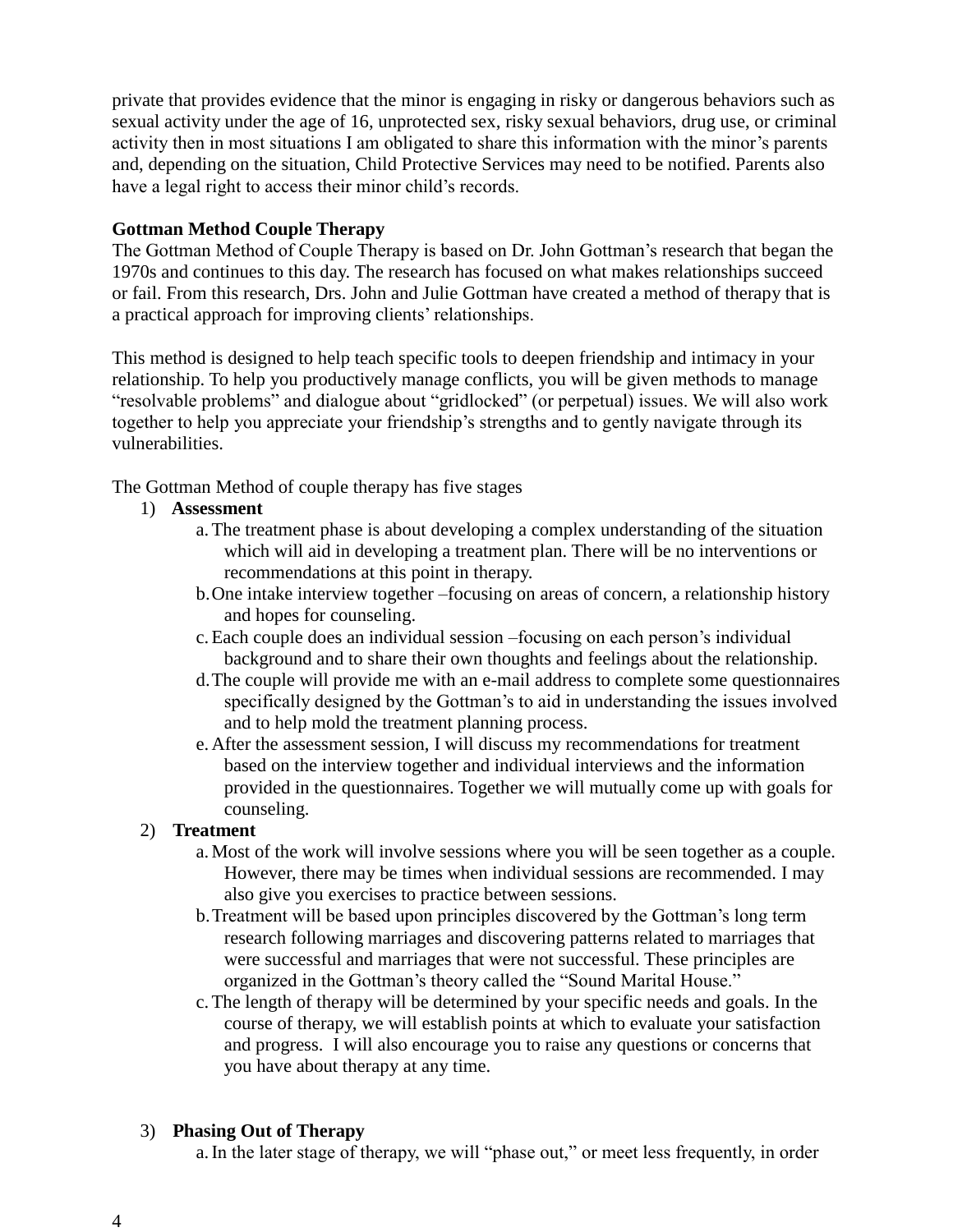for you to test out new relationship skills and to prepare for termination of the therapy.

## 4) **Termination**

a.Although you may terminate therapy whenever you wish, it is most helpful to have at least one session together to summarize progress, define the work that remains, and say goodbye. If at any point after termination the need for additional therapy arises please contact me and we can either set up an appointment or I can help make a referral if appropriate.

#### 5) **Outcome Evaluation**

a.The outcome-evaluation phase, as per the Gottman Method, four follow-up sessions are planned: one after six months, one after twelve months, one after eighteen months, and one after two years. These sessions have been shown through research to significantly decrease the chances of relapse into previous unhelpful patterns. The purpose of these follow-up sessions then will be to fine-tune any of your relationship skills if needed and to evaluate the effectiveness of therapy received.

Please write or call the following number in the event you would like to file a complaint regarding your counseling services. This address and phone number should not be used for any other purpose.

Michigan Department of Licensing and Regulatory Affairs Enforcement Division Allegations Section P.O. Box 30670 Lansing, MI 48909 (517) 373-9196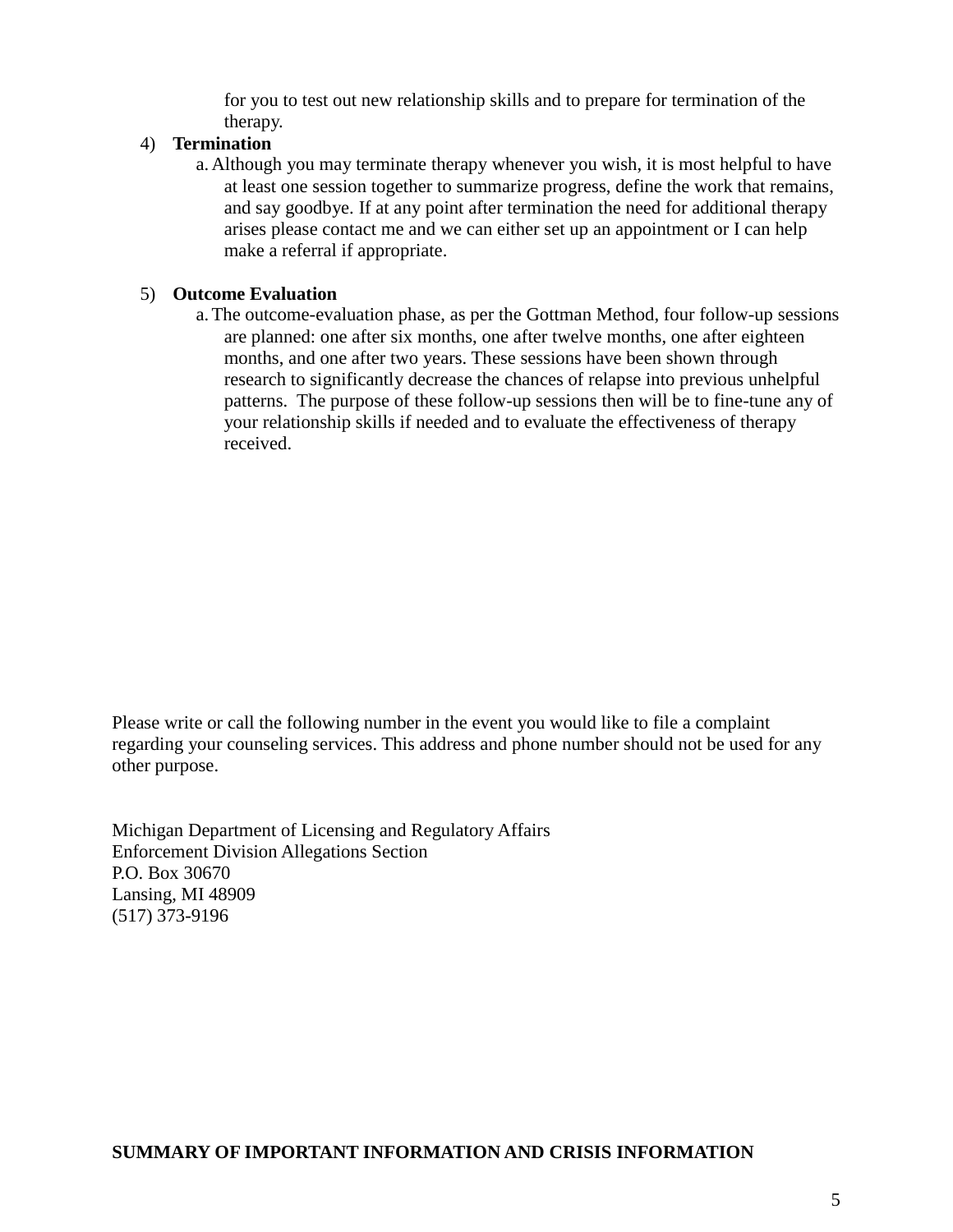## 1) **What to expect from counseling**

- a. I will spend about 5-10 minutes discussing disclosure statement and answering any questions in the first session.
- b. In individual counseling I spend the first session discussing what brings you in to counseling and I also like to get to know you in general so we will discuss areas of your life such as family background, career, educational background, health and substance abuse history, etc. We continue this into the second session and then begin to develop a treatment plan. We collectively set goals for counseling and identify objectives or steps towards reaching those goals.
- c. In couples or marriage counseling I like to utilize a research supported approach called Gottman Method Couples Therapy. The first session will be together and we will discuss the issues that brings you in and get a history of the relationship. Then I will ask you both to fill out some questionnaires that will help in treatment. Then I like to meet with each member of the couple alone once, and then meet together again to discuss a treatment plan. See section in this disclosure statement for additional information.
- d. **I encourage everyone to be honest about how they feel after the first session. I truly want people to seek counseling with the person that will be the most helpful so if you are uncomfortable with this session please let me know and I can potentially help you find another counselor who you believe will be helpful for you.**

# 2) **Understanding therapist credentials**

- a. I have a master's degree in Counseling Psychology at WMU
- b. I am supervised by a fully licensed Psychology, Bob Sheppard, and marriage and family therapy, Nancy Curtis
- c. I am not a medical doctor and do not have a Ph.D., so I cannot adjust medications or provide you with direct medical advice, but I can discuss concerns with your primary health care provider.
- d. I do discuss my cases as needed with other therapists at CFPS. Please inform me if you have any related concerns.

# 3) **Limits of Confidentiality**

- a. I am a mandated reported, which means that I am legally obligated to report any suspected or reported child abuse or neglect or elder abuse or neglect. It cannot be kept confidential.
- b. I cannot keep private any expression of immediate and certain intentions to harm or kill yourself or other people.

# 4) **General privacy**

- a. If we see one another in public I cannot initiate a conversation in order to respect your privacy.
- b. **I do not keep secrets in marital or couple counseling** so you need a release to be signed for each other if you want to do couple or marital counseling.
- c. If you want me to consult and speak with anyone about what you say in counseling you will need to sign a written release of information form.
- 5) **Payments and insurance**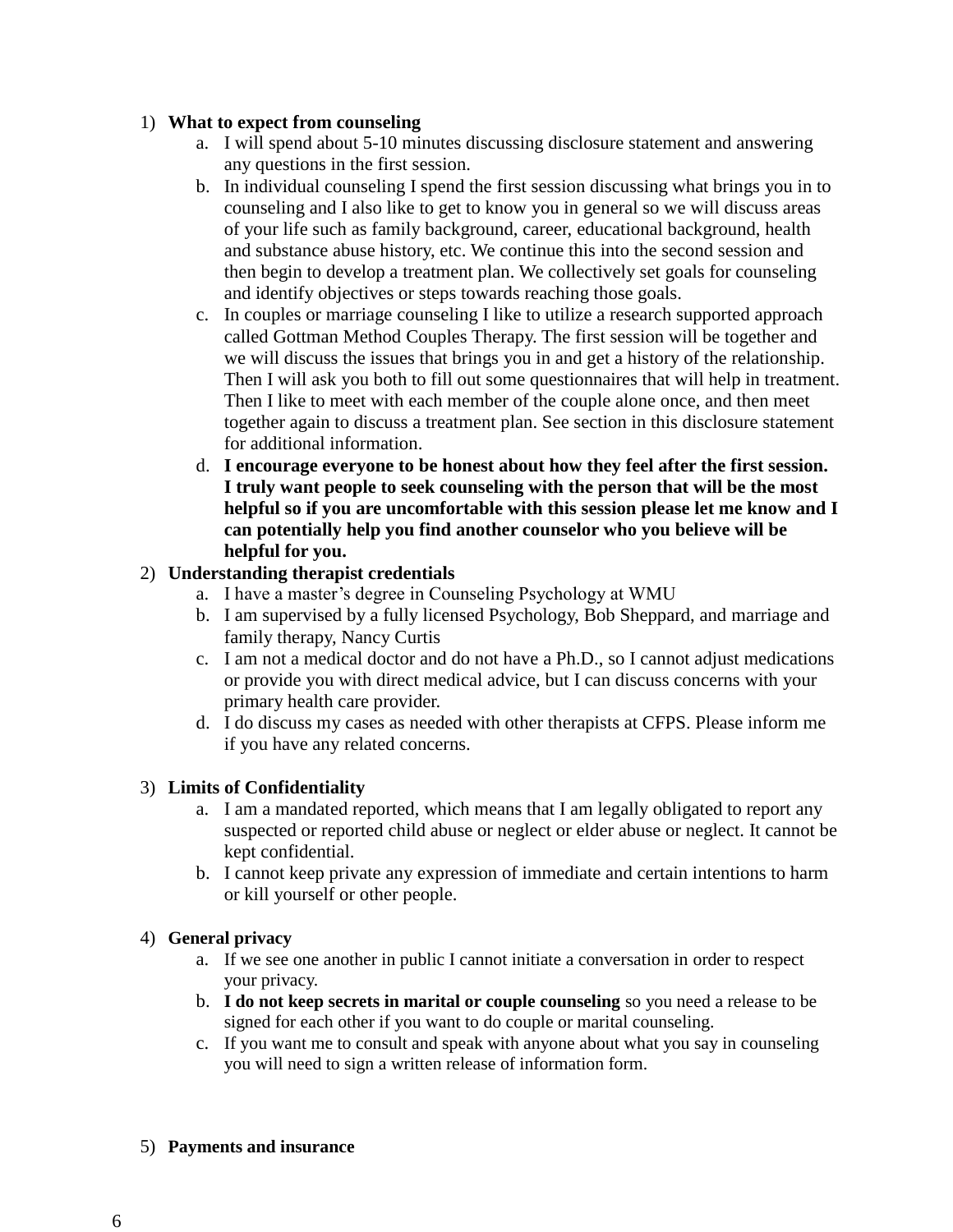- a. You are responsible for your copays and deductible payments. Copayments are expected at the time of service.
- b. If because of financial concerns you cannot afford copays at the time of service please discuss your concerns with me and we can set up a payment plan.
- c. For people who do not have insurance, I offer a sliding fee scale ranging for \$65.00 to \$200.00 per session. Sliding fee scale is based upon income and ability to pay.
- d. If there is a substantial balance and no effort has been made to pay in a reasonable amount of time then we do occasionally send individuals to collections. We try to make every effort to avoid doing this by offering affordable payment plans.
- e. **There is a \$65.00 no show and late cancel fee.** This fee will be charged if someone either doesn't show up for their appointment or cancels or reschedules less than 24 hours of their appointment time. This fee is waived in most cases of illness and medical emergencies. This late fee is an out of pocket cost which is not billable to insurances.
- f. **Insurance takes a great deal of time to process** sometimes up to several months if multiple insurances are involved. You are responsible for all copays, deductibles, or balances the insurance company doesn't pay. If for financial reasons you need to set up a payment plan please discuss this with me.

## 6) **Crisis Management and contact between sessions**

- a) You may leave me a voicemail 24 hours a day by contacting the main line at 269-372-4140, extension 340.
- b) This is not a crisis facility, voicemail is checked typically 1-3 times a day. Any messages left after 9:00 pm will not be listened to until the next day.
- c) In the event of a crisis after hours, there is help available.
	- a. For Kalamazoo residents under 18, you can contact Mobile Crisis Response (MRC) by calling 269-373-6000 or 1-888-373-6200 MRC will meet with you in your home or elsewhere in Kalamazoo County to work through a personal or family crisis.
	- b. Dial 211 on your cell phone and you can speak to a crisis worker from Gryphon Place in Kalamazoo 24 hours a day. They can provide you with resources in the West Michigan Area and have crisis workers available to talk.
	- c. If you are in crisis or just need to talk about suicidal thoughts, call 1-800-273-TALK (8255), the National Suicide Prevention Lifeline. It is a 24 hour, toll-free, confidential suicide prevention hotline. - See more at: http://www.nami.org/Find-Support
- d) If you feel like you or someone you know is in immediate danger of harming themselves call 911 immediately.
- e) Any Emergency Room should have the ability to assess for danger or suicide or homicide. Parents or concerned adults and friends can go to an Emergency Room and ask to fill out a petition if the person they are concerned about is not willing or able to go to the emergency room themselves.
- f) Concerned parents, family, or friends can request a wellness check of someone that they are concerned may be attempting to harm themselves or others by calling 911, Kalamazoo public safety's Non-Emergency: (269) 337-8994, or visiting http://kalamazoopublicsafety.org/#